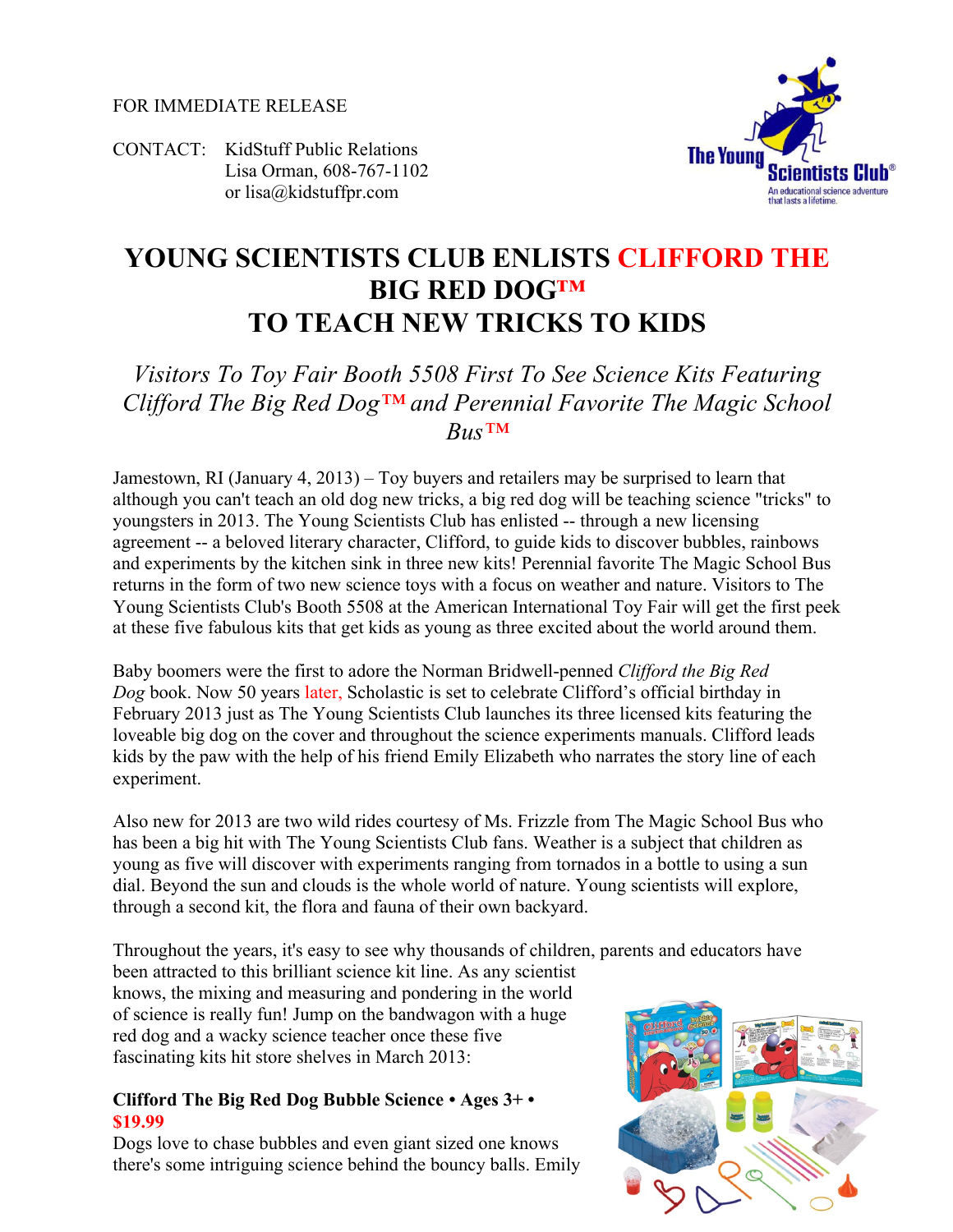Elizabeth, the narrator in the colorful 20-page manual, guides young scientists through exciting experiments with catchy titles such as oil and water, water bubbles, jumping pepper, gliding boat, bubble sculptures, big bubbles, mini bubbles, funnel bubbles, colored bubbles, bubble prints, bubble blow art, pipe cleaner bubbles, and carbon dioxide bubbles. Young Scientists will feel like real scientists when they use the included colorful lab tray, measuring cup, and funnel to perform their experiments! Join Clifford and his friends on an adventure into the world of science!

#### **Clifford The Big Red Dog Rainbow Science • Ages 3+ • \$19.99**

There won't be a pot of gold at the end of these experiments but knowledge is golden as Clifford explores the world of rainbow science. Emily Elizabeth narrates youngsters through the colorful manual as young scientists create experiments with catchy titles such as milk rainbow, mixing colors, rainbow star, ceiling rainbow, moving colors, chromatography bookmarks, colored bubbles in oil, colored bubbles in a tube, catching a rainbow, rainbow glasses, rainbow spinner, and rainbow explosions. Young Scientists will feel like real scientists when they use the included colorful lab tray, measuring cup, test tubes, pipette, and funnel to perform their experiments!





#### **Clifford The Big Red Dog Kitchen Science • Ages 3+ • \$19.99**

Clifford knows the kitchen can be a very intriguing place beyond the place to grab snacks and drinks. His friend Emily Elizabeth guides young scientists through captivating experiments with catchy titles such as test tube explosion, making slime, crystal star, crystal art, milk glue, colored celery, waking up fungus, fungus eats bananas, fungus in a tube, sticky ice, upside down trick, crystal garden, and exploding volcano. Young Scientists will feel like real scientists when they use the included colorful lab tray, measuring cup, test tubes, and funnel to perform their experiments!

#### **The Magic School Bus Weather Lab • Ages 5 + • \$39.99**

Ms. Frizzle and her students take Young Scientists on a wild ride with The Magic School Bus as they explore the weather. Young Scientists get to spin a pinwheel, make a tornado in a bottle,

swirl a paper snake, recreate the water cycle, create a rain cloud, use a sundial, construct a barometer, catch a rainbow, and learn about the greenhouse effect. Youngsters become their own meteorologist by building the bus-shaped weather station with a thermometer, rain gauge, wind meter, wind vane, and compass. The weather is then tracked on the enclosed weather chart with colorful stickers. This captivating bus-shaped kit comes packed with lots of science components, 28 colorful experiment